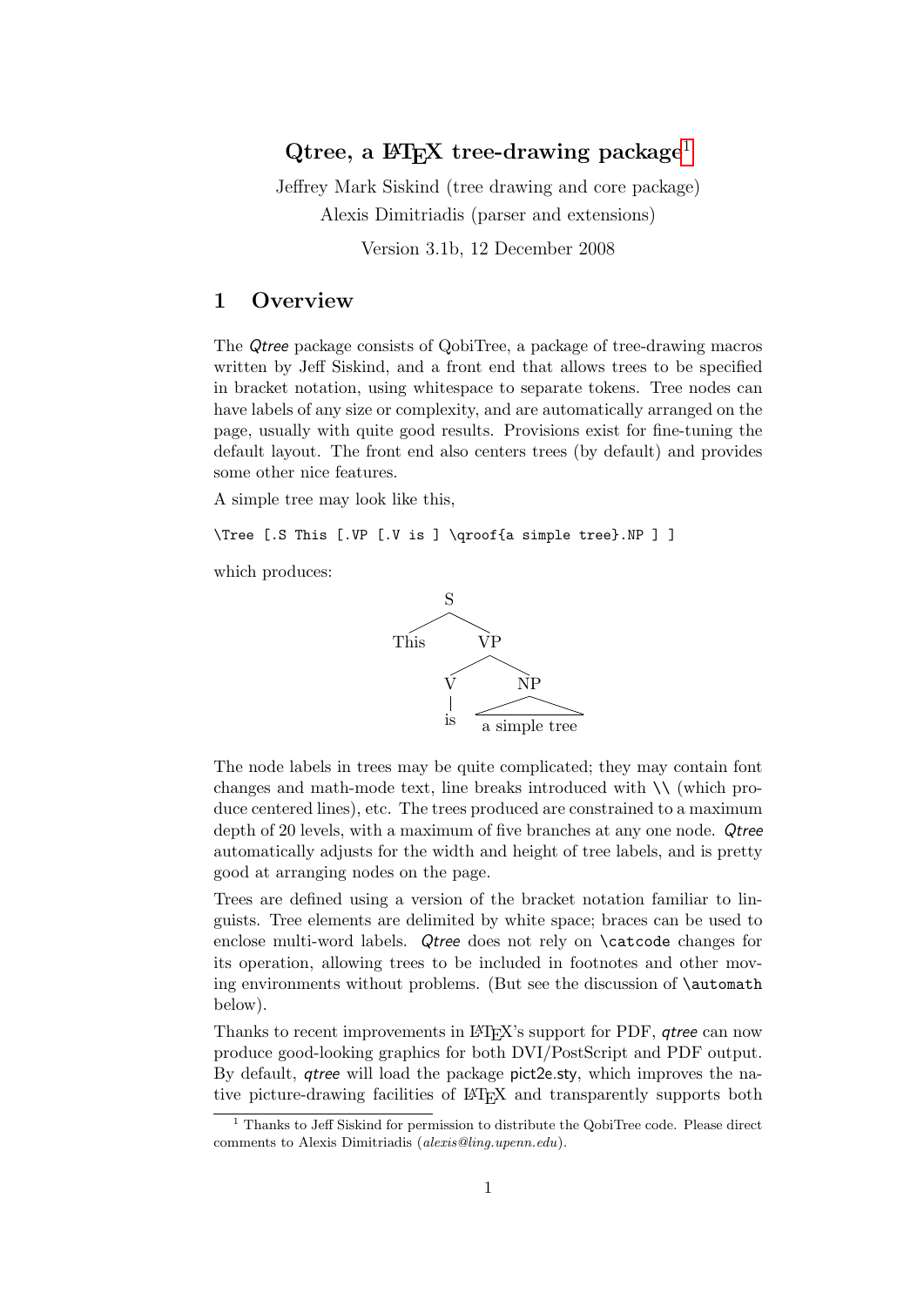PostScript and PDF output.[2](#page-1-0) This version of Qtree also provides hooks for customization, and contains many small enhancements and corrections of minor glitches.

Many of the new features were inspired by questions or requests from *gtree* users. Thank you all for your contributions to *atree*, and keep them coming!

## <span id="page-1-1"></span>1.1 New features

- 1. Full PDF and PostScript support using pict2e.sty. This package, which extends the limited capabilities of the standard picture environment, was planned long ago by the LAT<sub>EX</sub> developers but has only recently been released. It provides enhanced drawing quality for both DVI and PDF output.
- 2. Customization hooks allow easy adjustments to the default style of leaf and branch labels, and to a number of other aspects of tree appearance.
- 3. Extraneous whitespace around trees has been removed.
- 4. Reorganized and rewritten code is easier to customize (with a moderate amount of IATEX hacking skills).
- 5. The documentation has been extended and reorganized. An FAQ section has been added with explanations of various frequently requested tasks.
- 6. Several functions have been added, including a "balancing" command that will produce trees with more evenly sized branches.
- 7. Qtree is now (finally) available on CTAN.

### <span id="page-1-2"></span>1.2 Home page

The qtree home page is at:

http://www.ling.upenn.edu/advice/latex/qtree/.

<span id="page-1-0"></span><sup>&</sup>lt;sup>2</sup>Earlier versions of *qtree* loaded eepic.sty, which does not work with PDF. You can still use qtree with eepic if you wish; see section [2.1.](#page-3-0)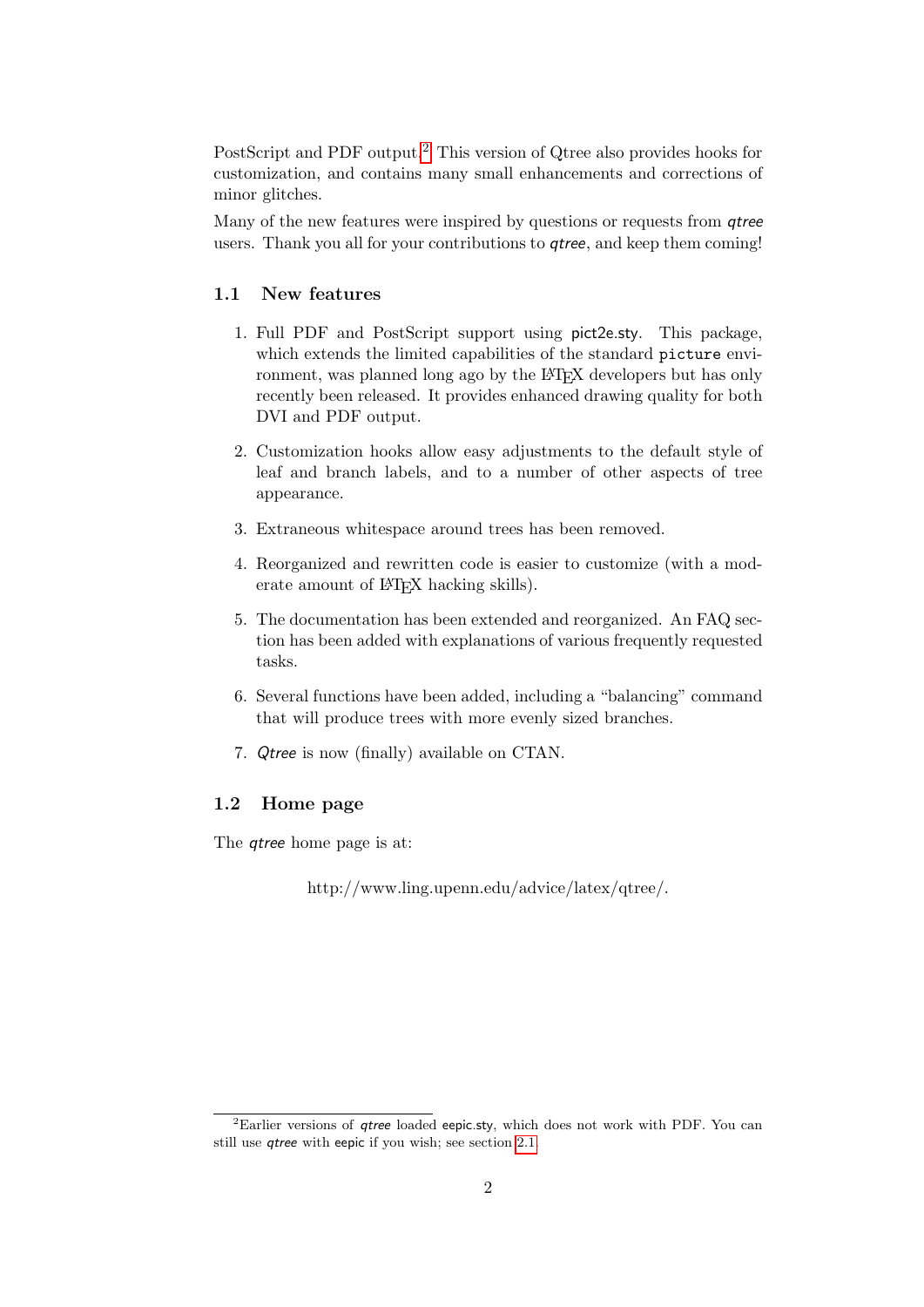# Contents

| $\mathbf{1}$ | Overview                 |                                                                                     | 1               |
|--------------|--------------------------|-------------------------------------------------------------------------------------|-----------------|
|              | 1.1                      |                                                                                     | $\overline{2}$  |
|              | 1.2                      |                                                                                     | $\overline{2}$  |
| $\bf{2}$     | Invocation               |                                                                                     |                 |
|              | 2.1                      |                                                                                     | $\overline{4}$  |
|              | 2.2                      |                                                                                     | $\overline{4}$  |
| 3            | Basic usage              |                                                                                     | 5               |
|              | 3.1                      | Tree syntax $\ldots \ldots \ldots \ldots \ldots \ldots \ldots \ldots \ldots \ldots$ | $\overline{5}$  |
|              | 3.2                      |                                                                                     | $\overline{5}$  |
|              | 3.3                      | Roofs                                                                               | 6               |
|              | 3.4                      |                                                                                     | $6\phantom{.}6$ |
|              | 3.5                      | Subscripts, superscripts and primes                                                 | $\overline{7}$  |
|              | 3.6                      | Customizing text appearance $\ldots \ldots \ldots \ldots \ldots$                    | $8\,$           |
|              | 3.7                      | Escaping the parser $\dots \dots \dots \dots \dots \dots \dots \dots \dots$         | 8               |
|              | 3.8                      | Adjusting inter-node spacing                                                        | $8\,$           |
|              | 3.9                      |                                                                                     | 9               |
| 4            | Using qtree              |                                                                                     | 10              |
|              | 4.1                      | How to convert a tree to brackets $\dots \dots \dots \dots \dots$                   | 10              |
|              | 4.2                      | Placing trees on the page $\dots \dots \dots \dots \dots \dots \dots$               | 10              |
| 5            | <b>Advanced features</b> |                                                                                     | 11              |
|              | 5.1                      | Putting a frame around part of a tree                                               | 11              |
|              | 5.2                      | Embedding one tree in another $\dots \dots \dots \dots \dots$                       | 12              |
|              | 5.3                      | Overriding branch drawing                                                           | 12              |
|              | 5.4                      | Visualising tree construction $\ldots \ldots \ldots \ldots \ldots \ldots$           | 13              |
|              | 5.5                      |                                                                                     | 14              |
| 6            |                          | How do $I \ldots$ ? (The qtree FAQ)                                                 | 15              |
| 7            | Troubleshooting          |                                                                                     | 16              |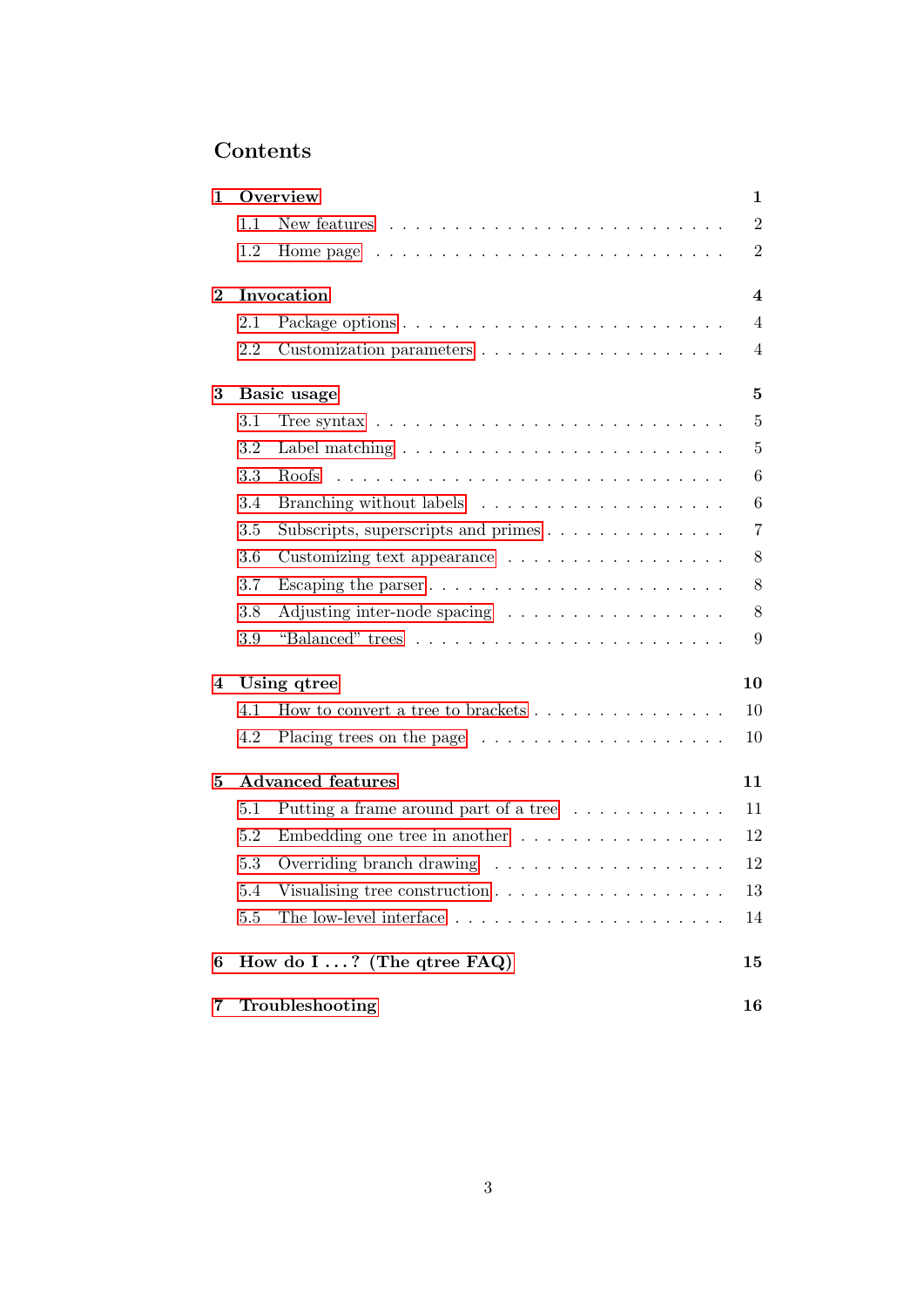# <span id="page-3-1"></span>2 Invocation

Qtree.sty is a LAT<sub>EX</sub> package. It should be installed in a directory of style files, and included with the  $\mathbb{F} \mathbb{E} \mathbb{X} \mathbb{Z}_{\varepsilon}$  command \usepackage{qtree}.

# <span id="page-3-0"></span>2.1 Package options

- [center] Horizontally center trees on the line. This is the default behavior. (See also the commands \qtreecentertrue and \qtreecenterfalse, below).
- [nocenter] Do not center trees. Trees are positioned on the page like ordinary text, and can be manually aligned to the left or right (or centered).
	- [noload] Suppress automatic loading of the graphics extensions library pict2e.sty. Pict2e supports both PostScript and PDF graphics, but automatic loading can be inhibited if it causes problems, or if you want to pass your own options to pict2e.

Earlier versions of *qtree* used eepic.sty as the graphics enhancement library; if you want to use it instead of pict2e, invoke qtree with the package option [noload] and load eepic.sty manually (using \usepackage{eepic}).

# <span id="page-3-2"></span>2.2 Customization parameters

\qtreecentertrue Trees are horizontally centered on the line by default, but you can turn \qtreecenterfalse centering on and off at any point with these commands. They obey the usual scoping rules; if used inside an enumerate environment, for example, their effect will only last until the end of that environment. (See also the [(no)center] package options).

> Length parameters The following macros can be redefined to customize various aspects of tree construction. (Note that they are all macros, not counters).

- \qtreepadding The amount of whitespace inserted around labels and leaf nodes as the tree is built. The default is the value of the LAT<sub>EX</sub> parameter **\tabcolsep** (usually set to 6pt). It is safe to change the value of this macro for different trees, but modifying it in the middle of a tree could lead to somewhat strange behaviour.
- \qroofpadding The amount of whitespace inserted around text placed under a roof; that is, the width of the "eaves" of the roof that extend beyond the text. The default is 0.4em.
- \qtreeunaryht The height of the line connecting the labels of non-branching nodes to their leaves. The default is 2ex.

Customization hooks The following macros are empty by default, but they can be defined to customize the appearance of labels and leaves. They can safely change font styles etc., since they are invoked inside another environment.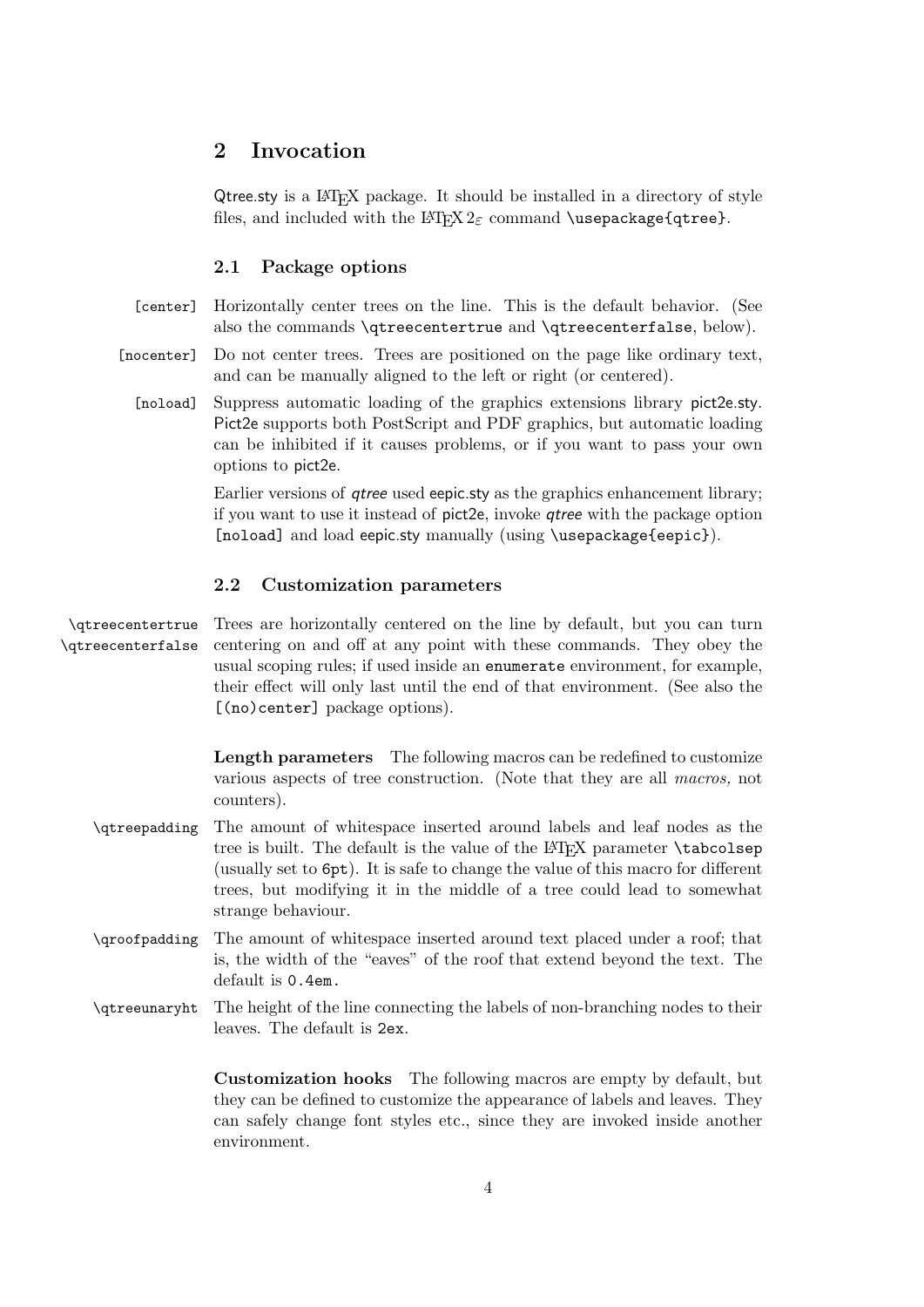- \qtreeinithook Called at the beginning of each tree, before processing begins. It can be used for definitions or modifications of commands that should only be in effect during tree construction. (For example, to use the \small font size for all trees).
- \qtreefinalhook Called after the completed tree has been printed out; it might be used, for example, to end an environment opened with **\qtreeinithook**.

\qleafhook \qleafhook is called for each leaf node, and \qlabelhook for each non- \qlabelhook terminal label. They can be used to define default fonts, etc., for text in these places. Their use is explained in section [3.6.](#page-7-0)

# <span id="page-4-0"></span>3 Basic usage

#### <span id="page-4-1"></span>3.1 Tree syntax

\Tree The front end of qtree reads a tree description written in the familiar (to linguists) bracket notation. Tree labels are delimited by whitespace. To make a multi-word node label, enclose it in braces. Note also that T<sub>EX</sub> discards the spaces immediately after *control sequences* (commands whose name consists of a backslash followed by letters); hence if a node label ends with a control sequence, like **\ldots** in the following example, you need to enclose it in braces too.



\Tree [.CP [.{\sc Spec}(CP) {which car} ] {\ldots} ]

#### <span id="page-4-2"></span>3.2 Label matching

For convenience, a label for a non-terminal node can be written either after the left bracket or after the right bracket corresponding to that node. Thus the following are equivalent:

\Tree [.S when [.NP the cat ] sleeps ] \Tree [.S when [ the cat ].NP sleeps ]

To help keep braces matched when editing large trees, the front end allows the option of writing a label after both the left and the right bracket of the same node, as shown for the node NP below. In this case the two labels provided must be identical, token for token.

\Tree [.S when [.NP the cat ].NP sleeps ]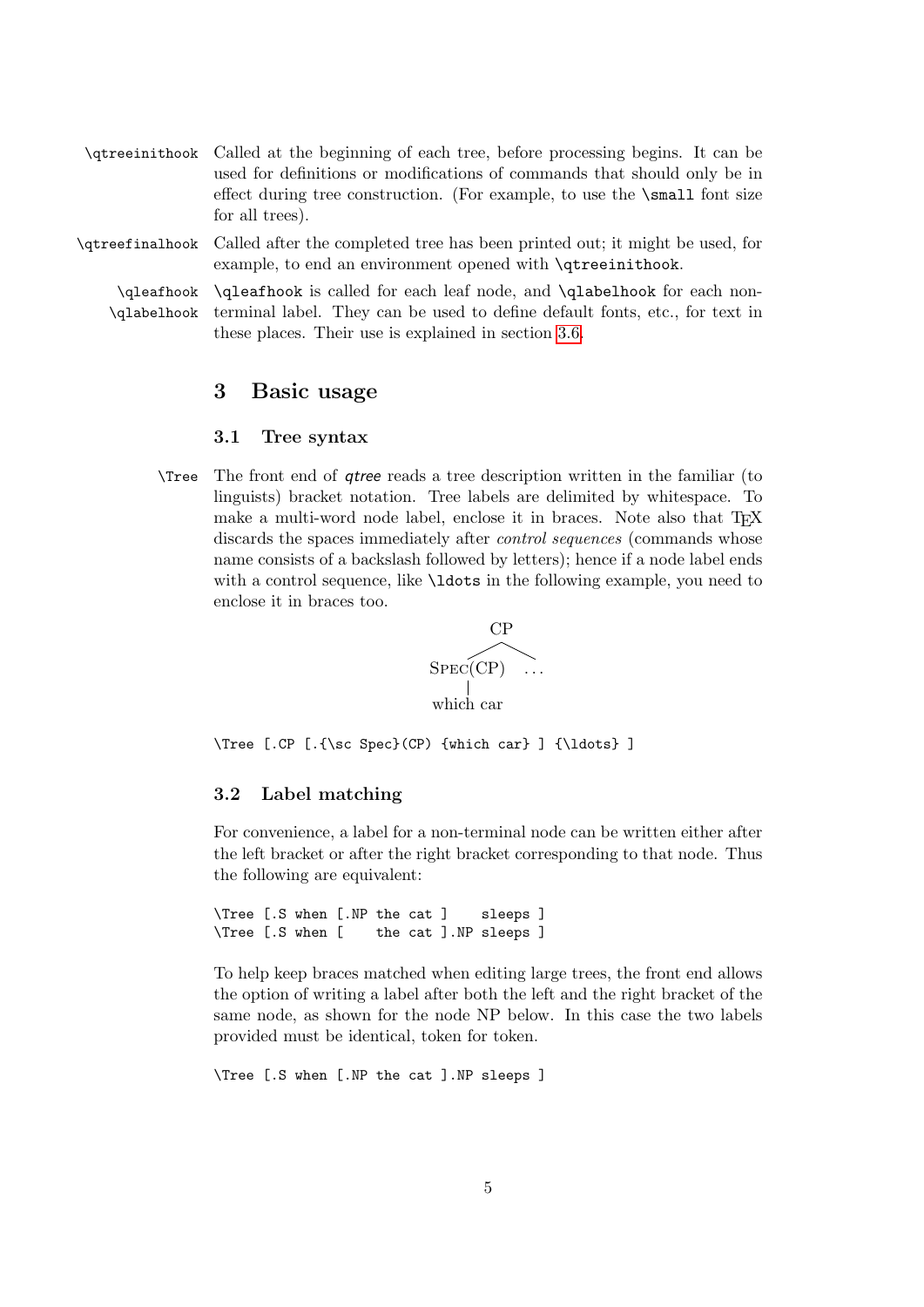#### <span id="page-5-0"></span>3.3 Roofs

\qroof The command \qroof draws a triangular "roof" above a phrase that is \qroofx treated as a unit. It can appear anywhere a leaf can appear. The slope of \qroofy the roof is equal to the ratio  $\qquad$  /  $\qquad$  /  $\qquad$  (these counters may be reset to any pair of integers between zero and six; the default is  $1/3$ ).

To create a roof labeled NP over the phrase the book, write

$$
\sqrt{\text{qroot} \cdot \text{the book}} \cdot \text{NP}
$$

If the phrase contains line breaks introduced with  $\setminus \setminus$ , the resulting lines are flush left, not centered. Again, it is possible for the "phrase" to be a construction of arbitrary complexity; but the syntax of \qroof does not allow further branches of the tree to appear under the roof, since a roof is meant to cover material that is not analyzed.[3](#page-5-2) See also the discussion of roofs in the following section.

### <span id="page-5-1"></span>3.4 Branching without labels

Sometimes we want to draw an abbreviated tree without a label on some or all intermediate nodes. Qtree will handle such trees correctly:



\Tree [.CP Spec(CP) [ C^0 [.IP I^0 Comp(IP) ] ] ]

Starting with qtree version 3.1b, a roof without a label will be attached to the tree branches above it. Note that the period between the roof text and the label does need to be given. If you use this option, you will probably want to adjust the roof angles so that they match the slope of the branch above it. For binary branching, the correct values are \qroofx=2, \qroofy=1.

```
\qroofx=2
\qroofy=1
\Tree [.S This [ [.V is ] \qroof{a simple tree}. ] ]
```


<span id="page-5-2"></span> $3$  Qtree internally implements a roof as a large leaf.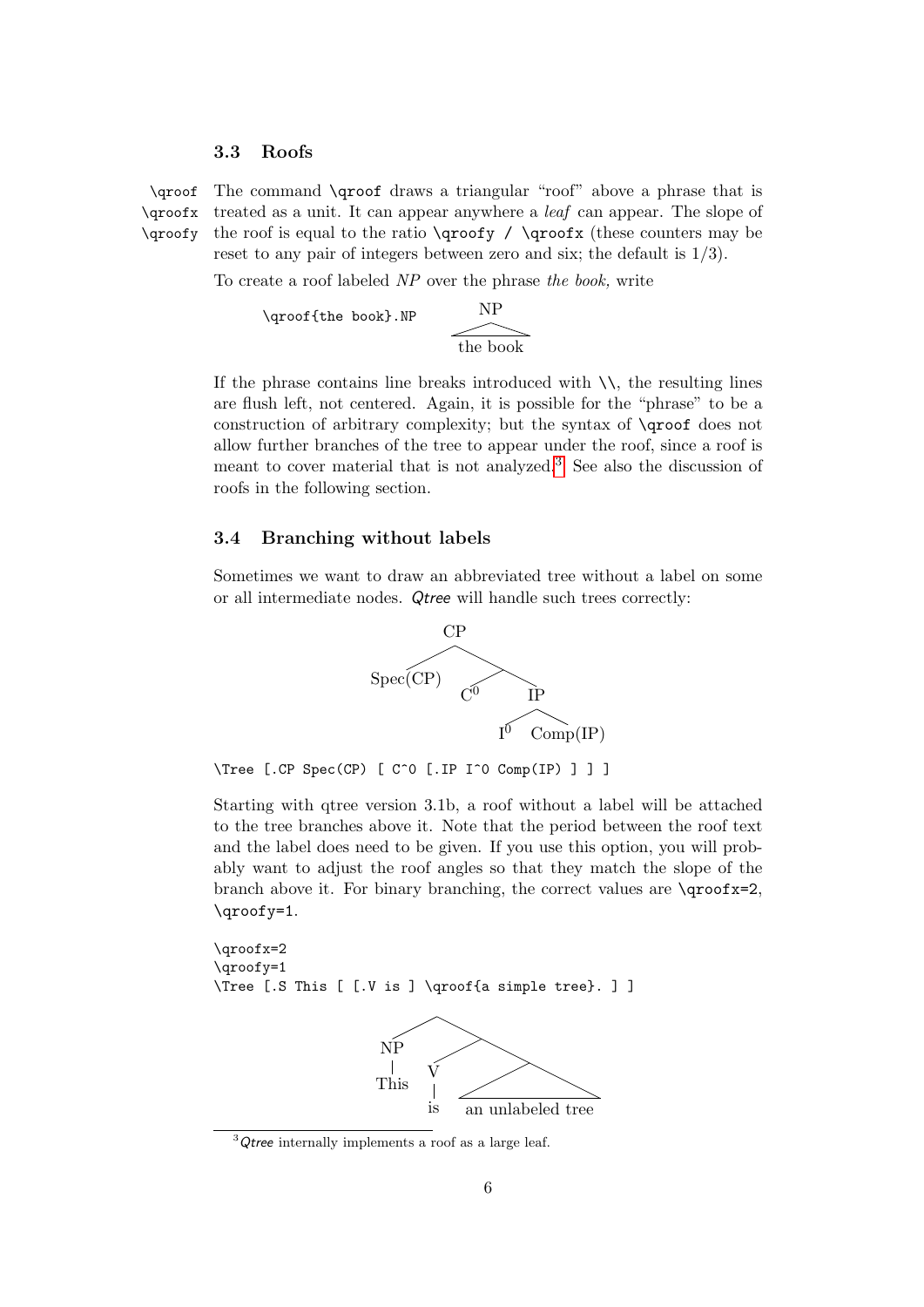#### <span id="page-6-0"></span>3.5 Subscripts, superscripts and primes

Qtree defines the following formatting commands in such a way that they are only in effect during tree construction. They have their regular meaning (or none) in the rest of the document.

 $\lambda$  Trees are constructed in a special environment in which things like  $NP_i$ , \noautomath N^0, automatically format their subscripts or superscripts in math mode, giving  $NP_i$  and  $N^0$ , respectively. The command that arranges this is called \automath, and can also be enabled outside the tree environment, if desired. (It is turned off with \noautomath).

> Because this feature relies on **\catcode** changes for its operation, **\automath** has no effect when called inside footnotes or floats; in such trees, all subor superscripts should be explicitly placed in math mode, as you would ordinarily do. Alternately, you can turn on \automath before entering the footnote or float.

- $\{0,\1,\2$  As a further convenience, constructions like  $\mathbf{X}^*$ ; producing X', can be abbreviated  $X\setminus 1$ . (If you simply type  $X'$  you get  $X'$ , with an apostrophe rather than a prime). There is also  $X\$ 2, producing  $X''$ , and  $X\$ 0, producing X<sup>0</sup> These commands also arrange for subtle improvements in the centering of labels that use them, by using \rlap to set the superscript.
- \qtreeprimes If you want to use commands like \1 in your text (outside of trees), you can cause all three to be defined by putting the command \qtreeprimes in your preamble. The version defined in this way does not use \rlap around the superscripts, since this is inappropriate for running text. Thus you get  $X', X'',$  and  $X^0$ . (Notice the position of the punctuation compared to the previous paragraph). The versions that use \rlap will still be used inside trees.

Here is an example using some of these features:



\Tree [.IP [ Roses ].NP\_i [.I\1 [ are ].I\0 [.VP t\_i [ [ going ].V\0 \qroof{out of style}.PP ].V\1 ].VP  $] .I \1]$ 

Granted, by the time the examples get this big, the bracketed format isn't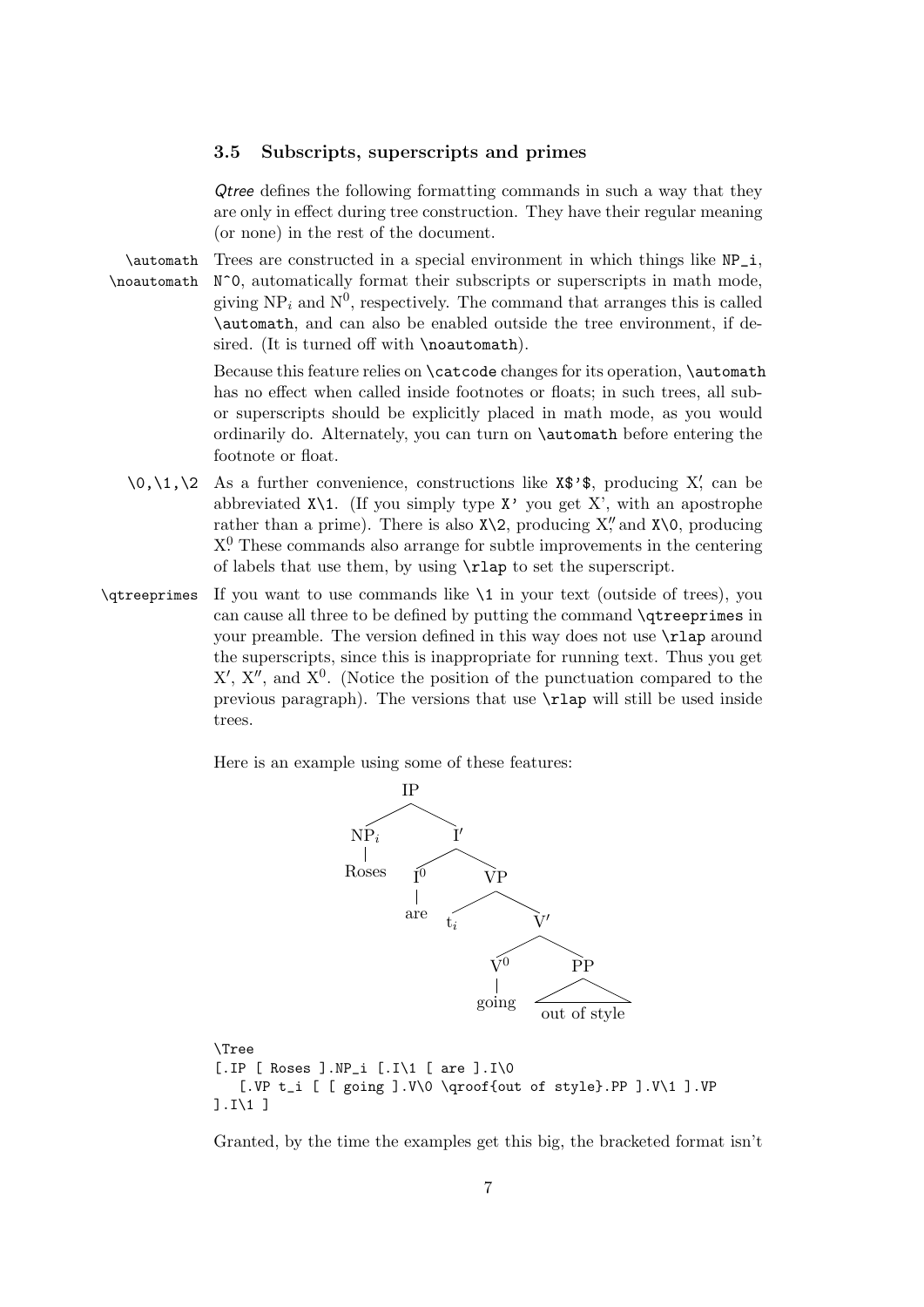all that readable; but it's certainly no worse than any other tree format, and you can add white space to make it a little better.

#### <span id="page-7-0"></span>3.6 Customizing text appearance

\qleafhook The macros \qleafhook and \qlabelhook don't do anything by default, \qlabelhook but they can be defined to control the appearance of the text in leaves and in branch labels, respectively. The macros can be defined either with or without an argument; the following examples illustrate both options.

```
\newcommand{\qlabelhook}{\bf}
\newcommand{\qleafhook}[1]{\emph{#1}}
\newcommand{\qlabelhook}{\framebox}
```
Details: For some effects it is important to know that the argument of the hook is not just the text of the leaf or label, but a small tabular environment (which inserts whitespace controlled by \qtreepadding). In simplified form, the code that uses the hooks looks like this (where #1 is the text of the branch label).

```
... \qlabelhook {\begin{tabular}[t]{c} #1 \end{tabular}}
```
This arrangement makes it possible for leaves and labels to contain line breaks  $(\setminus)$ . But one consequence is that the hooks cannot put their argument in math mode, since a table cannot appear inside math mode. Fortunately, there is a simple work-around: We get the same effect by making qtree use the array environment in place of tabular.<sup>[4](#page-7-3)</sup> To put only branch labels (not leaves) in math mode, define the following hook:

```
\def\qlabelhook{\let\tabular=\array \let\endtabular=\endarray}
```
#### <span id="page-7-1"></span>3.7 Escaping the parser

!-escapes For fine control of the tree-building process, we must sneak certain directives past the front end. If a word begins with an exclamation mark, the entire word (i.e., up to the next space) will be passed through unchanged, except for stripping off the "!". Braces can be used to pass through larger groups. This is most often used for the manual width-adjustment commands \faketreewidth and \qsetw (see below), but can also be used to override various qtree settings for part of the tree. Note that \qroof is part of the tree syntax, and should not be preceded by an exclamation mark.

# <span id="page-7-2"></span>3.8 Adjusting inter-node spacing

\qsetw The command \qsetw{ $\langle length \rangle$ } (where  $\langle length \rangle$  might be 0.5in, 36pt,

<span id="page-7-3"></span> $4$ This works because **tabular** and  $\arctan x$  are internally implemented identically, except for switching on math mode in array.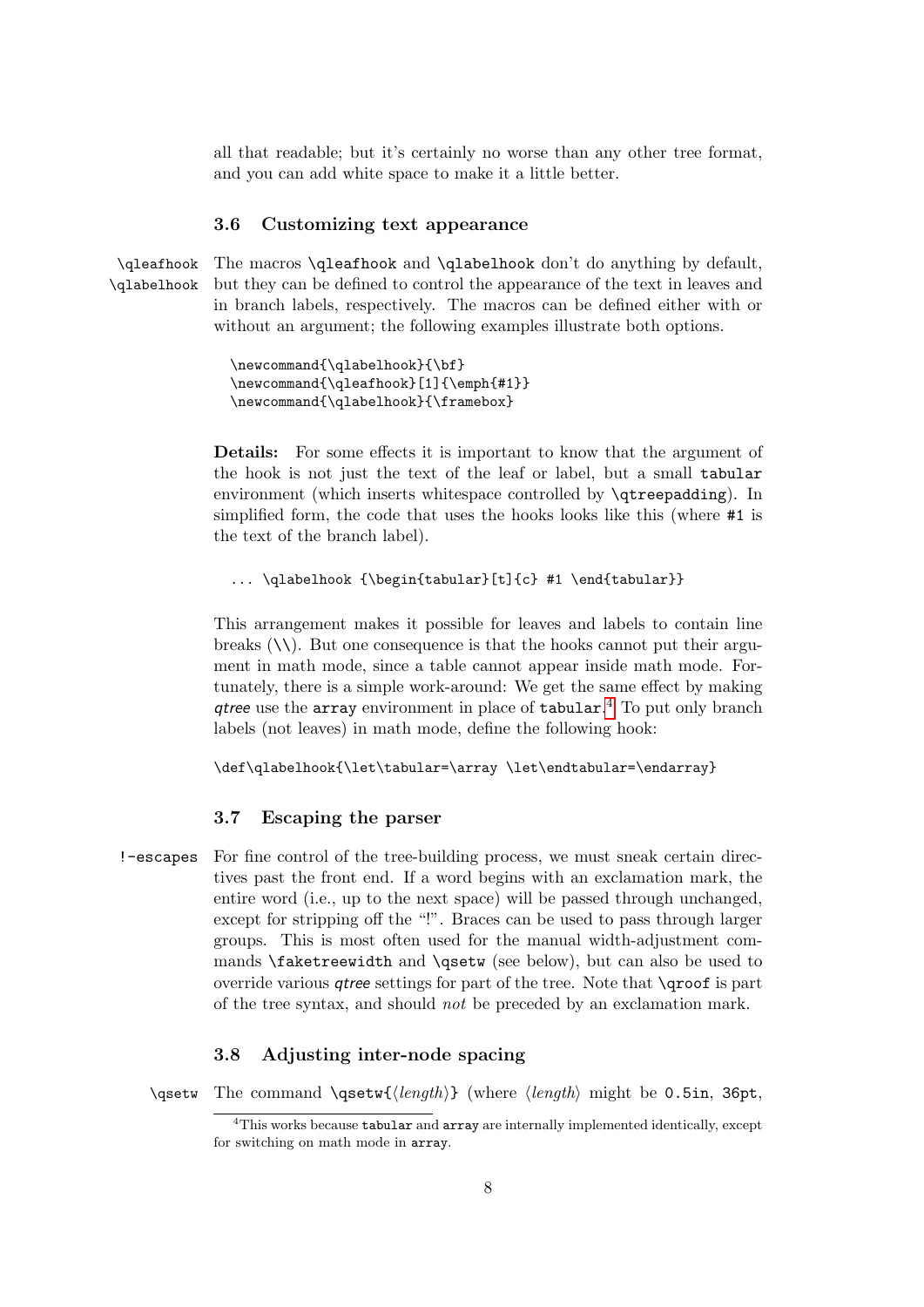etc.) tells qtree to override its default calculation of the width of the justfinished node (that's the leaf or branch ending just to the *left* of where the directive was issued), and instead consider that width to be  $\langle length \rangle$ .

\faketreewidth Similarly, \faketreewidth{ $\text{text}\}$  sets the width of the last node to be equal to the width of  $\langle text \rangle$  (which again can contain '\\' commands etc.)  $\langle text \rangle$  is not actually typeset but is used just to compute the fake width of the most recently completed leaf or subtree.

> For example, the default placement rules would produce tree (a) below. By setting the width of the subtree headed by B to 1cm, we get tree (b).



\Tree [.A [ a b c d ].B !\qsetw{1cm} C ]

When you use **\qsetw** or **\faketreewidth** you are on your own. They can either shrink or enlarge the space taken by the node and may result in trees with overlapping labels.

### <span id="page-8-0"></span>3.9 "Balanced" trees

\qbalance Regular binary-branching trees often end up with smaller and smaller branches as you descend into the tree; you can see an example below. If you don't like this look, you can get "balanced" trees by adjusting the width of the last leaf node. For a balanced tree, this should be exactly three times as wide as the leaves on its left;<sup>[5](#page-8-1)</sup> For binary-branching trees, the command \qbalance can be used. It sets the width of the node just before it to be three times the width of the previous node. If it does not do what you need, you'll need to set the correct width manually. In the example below, the width of the leaf "last" is set to be three times the width of *leaf*<sub>3</sub>.



\Tree [.X leaf\_1 [.Y leaf\_2 [.Z leaf\_3 last !{\qbalance} ] ] ]

<span id="page-8-1"></span><sup>5</sup>The geometrical justification for this is left as an exercise to the reader.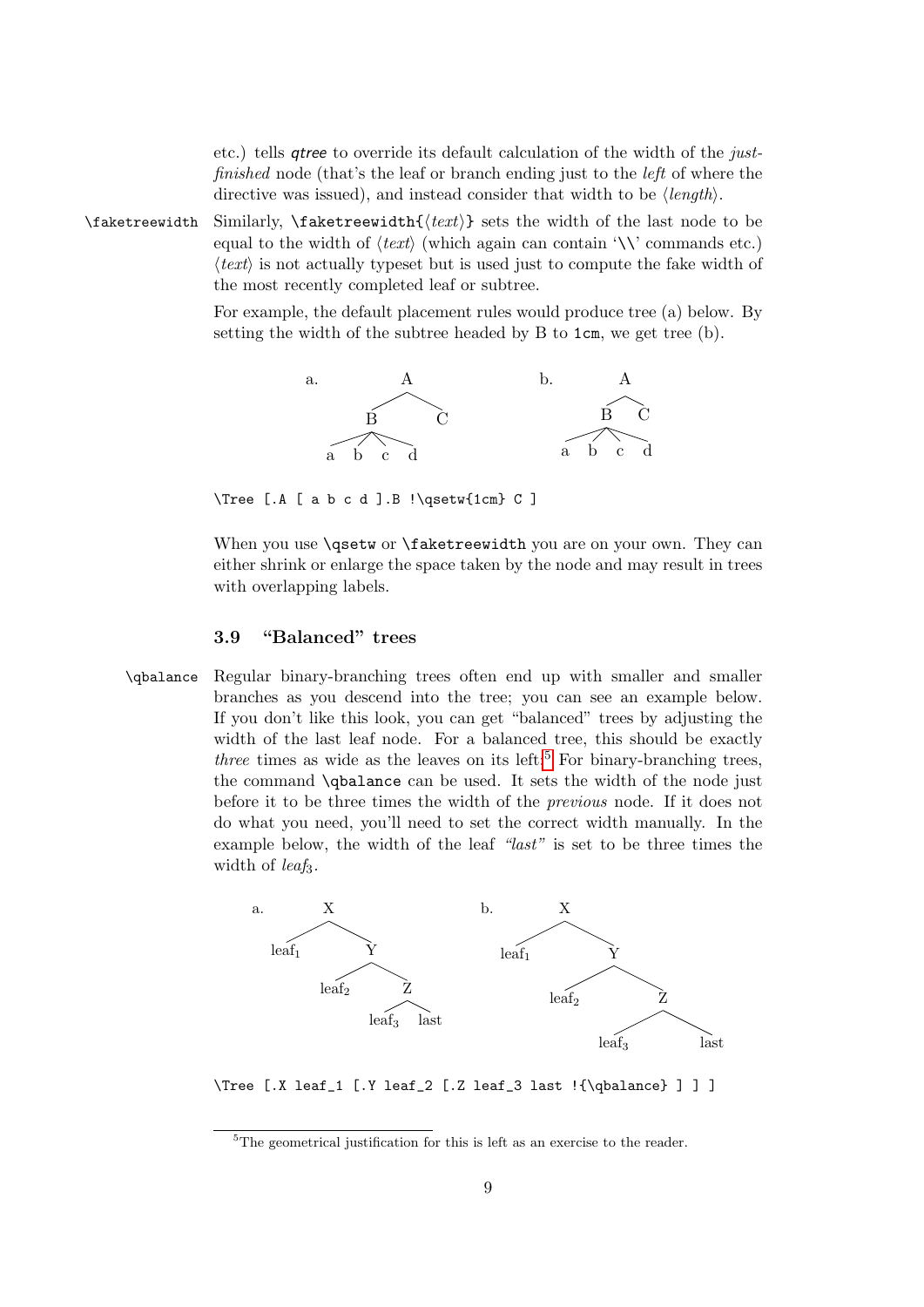# <span id="page-9-0"></span>4 Using qtree

# <span id="page-9-1"></span>4.1 How to convert a tree to brackets

Reading or writing a complex tree in bracket notation is not terribly easy for humans; it helps to have an editor that can show matching braces as they are typed in. The procedure described here should allow you to easily convert a tree to bracket notation. If you don't have any difficulty with this, just skip this section and do it any way you want!

- 1. Draw the tree you want to enter on a piece of paper, so you can look at it.
- 2. Imagine that the tree is a large peninsula, and your pencil is a boat sailing around it. Starting just to the left of the root node, move downwards, following the outline of the tree until you come back to the root node (on the right side, having moved counterclockwise around the tree), without crossing any of the tree's lines.
- 3. (a) Every time you are at the left side of a non-terminal node, type a left bracket, and the label for that node.
	- (b) Every time you are at a leaf node, type in the contents of that node.
	- (c) Finally, every time you are on the right of a non-terminal node, type a right bracket (and the node name again, if you want to help keep them straight).

To see this in practice, consider the following tree; in the variant on the right, the numbered subscripts show the order in which the brackets and labels are written.



Accordingly, we would generate the tree by typing the following:

\Tree [.A [.B [.C one ] [.D two ] ].B [.E three ] ].A

#### <span id="page-9-2"></span>4.2 Placing trees on the page

Numbered examples etc. A tree generated with qtree can be placed in a numbered example environment, in footnotes or \parboxes, inside math formulas, tables, pictures, etc. The tree nodes can themselves contain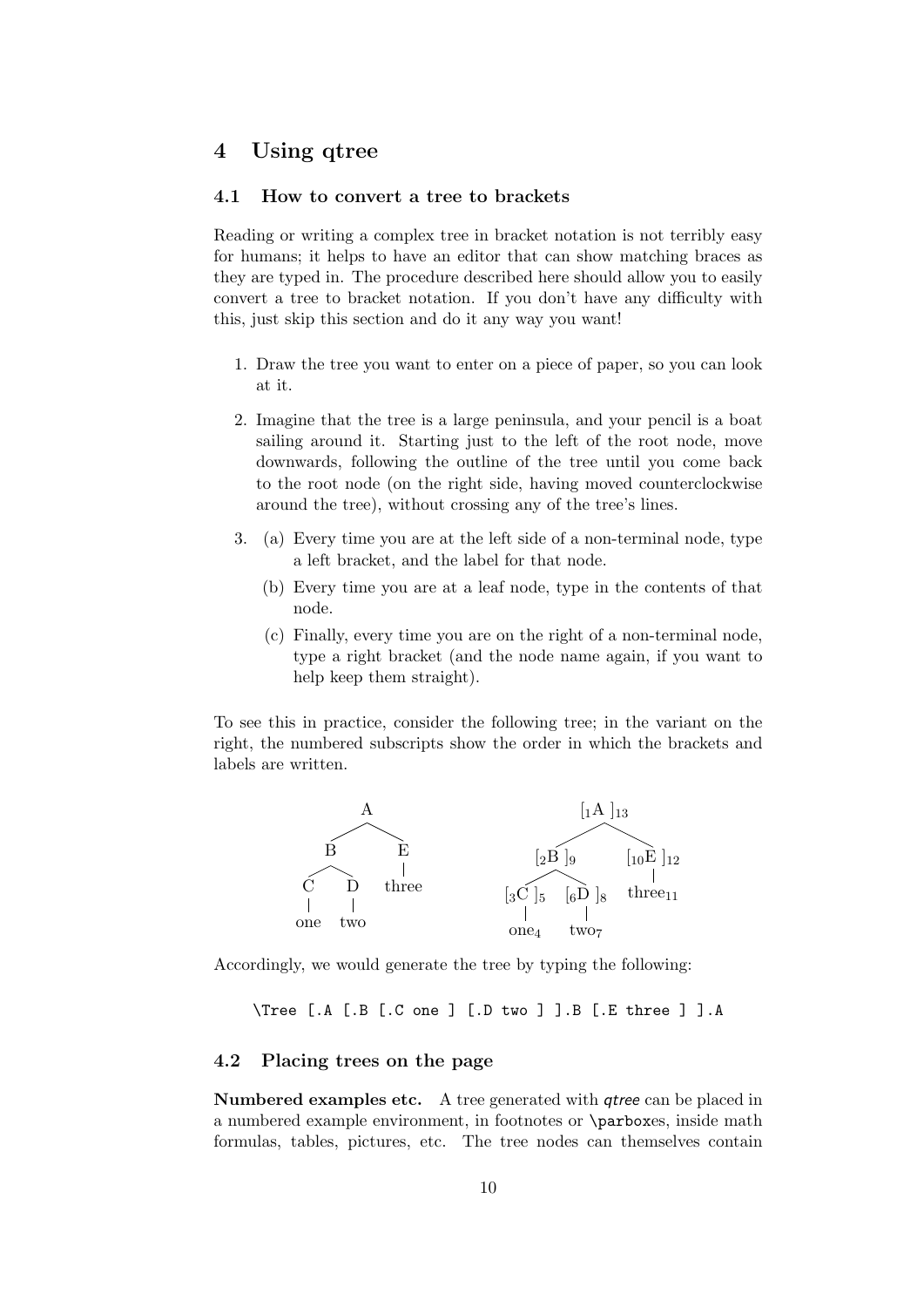arbitrarily complex material—although, unfortunately, it is not possible to embed a recursive call to *qtree*. If you need to do this, save the intermediate tree in a \box. An example is shown in section [5.2.](#page-11-0)

Trees are centered horizontally on the line by default, but this feature can be turned off with \qtreecenterfalse (see section [2.2\)](#page-3-2). If you are not satisfied with the horizontal placement of the tree, you can adjust it by judicial use of \hskip. [6](#page-10-2)

Qtree attempts to align the topmost label of the tree with the baseline of the text, similarly to the effect of the [t] option for \parbox alignment. To center trees vertically on the baseline, enclose the entire tree in a tabular environment.

<span id="page-10-3"></span>Side by side trees Multiple trees, or text and trees, can be arranged side by side. This can generally be done by just arranging commands one after another; it usually helps to turn off tree centering. If necessary the positioning can be adjusted with \hskip.



# <span id="page-10-0"></span>5 Advanced features

#### <span id="page-10-1"></span>5.1 Putting a frame around part of a tree

\qframesubtree The command \qframesubtree will put a rectangular box ("frame") around part of a tree. It should be placed just after the closing bracket of the subtree that should be boxed.

<span id="page-10-2"></span> ${}^{6}$ Earlier versions of *qtree* inserted stray spaces in front of trees, requiring frequent use of \hskip. This problem has now been fixed.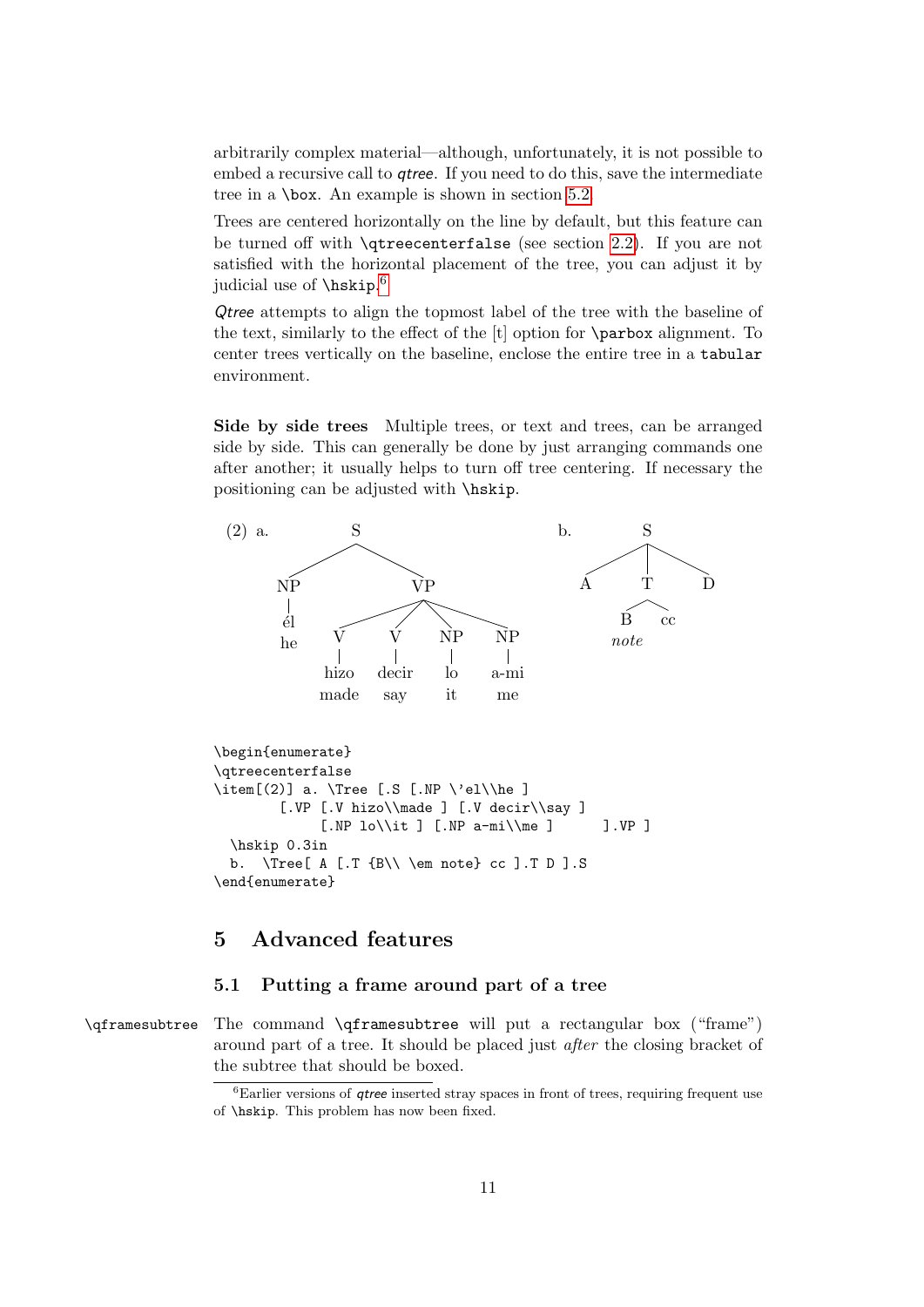

\Tree [.IP [.NP Roses ] [ [.I^0 are ] [.VP t [ [.V^0 turning ] [.NP pink ] ] ].VP !{\qframesubtree} ]]

Only complete subtrees can be framed with this method. To enclose a single label node in a box, use a frame command directly. To box all labels or leaves, you can use the format customization hooks. For example, the following will put a box around every label:

\renewcommand{\qlabelhook}[1]{\framebox{#1}}

### <span id="page-11-0"></span>5.2 Embedding one tree in another

The internal implementation of *qtree* only supports one tree being built at one time; hence it does not allow a complete tree to be recursively embedded as part of another one. This is not actually needed very often (trees are already recursive, after all); for most constructions that seem to require it, there's a simpler way to get the same effect. But it might be necessary, for example, if you need to put a subtree under a roof.

Fortunately it's straightforward to embed one tree in another using T<sub>EX</sub>'s facilities, without ever calling qtree recursively. We can do this by saving the first tree in a named box, and then using it as part of the larger tree. Here's how:

\newsavebox{\partbox} % Declare this only once, in your preamble!

```
% Build the subtree and save it in the box
\setbox\partbox=\hbox{\Tree [.DP my pony ] }
% Use the subtree in the containing tree
\Tree [ how
  \qroof{about \usebox{\partbox} ...}.PP
].S
```


### <span id="page-11-1"></span>5.3 Overriding branch drawing

Qtree is designed to produce nice trees automatically; it is not designed for fine control over their appearance. Nevertheless, technically inclined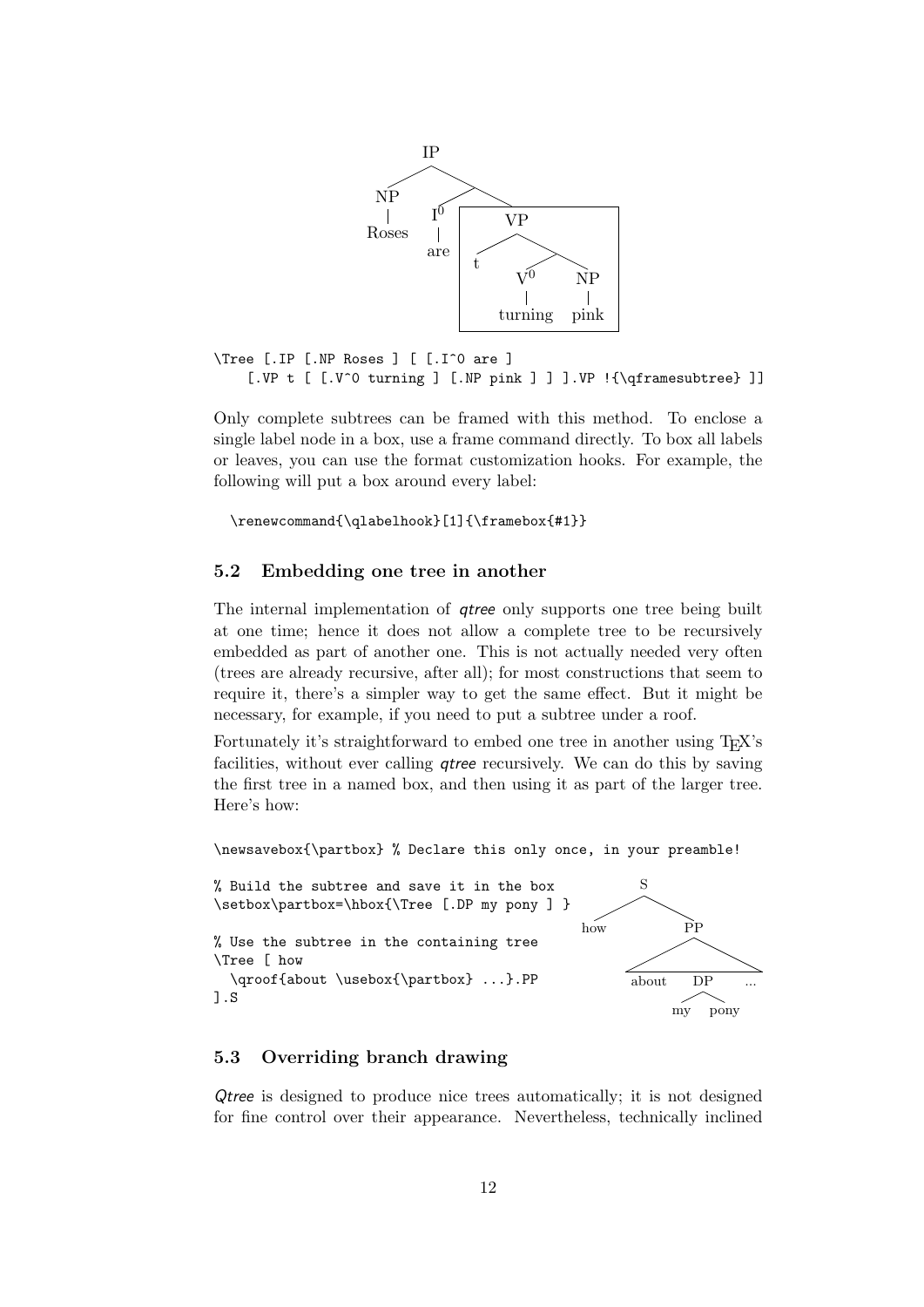users could use the ! escape mechanism to temporarily redefine the branchdrawing routine and draw the branches any way they want, specifying wavy or dotted lines between selected nodes, arrows at line tips, etc.

\qdraw@branches The code that draws the lines from a tree node to its daughters is encapsulated in the macro \qdraw@branches. It takes one argument, the number of branches, and uses graphics commands to draw a picture containing the branched lines. The default drawing is very simple; the actual width of the picture is controlled through the value of the parameter \unitlength (see the documentation of the standard LAT<sub>E</sub>X environment {picture}), which will be set to *half* the required distance between the branch tips before \qdraw@branches is called.

> In the following simple example we override the macro (and later restore it), to shorten the line that connects "b" to its parent and add an arrow at its end (with \vector). Since the custom macro will only be used once, it supports ternary branching only and ignores its argument.



\Tree [.Top X [.Hub a b [.c left right ] !{\brOverride} ].Hub !{\brRestore} ].Top

The branch-drawing code above is a simple modification of the commands found in the style file, but it could be replaced with commands using a drawing environment of your choice, and inserting arbitrary graphic elements. Note, however, that the horizontal placement of child nodes on the page is not affected by what the drawing routine does; drawing wider or narrower branch lines will not cause the text to move with them.

### <span id="page-12-0"></span>5.4 Visualising tree construction

If you're curious about how qtree assembles leaves and labels into a tree, you can try the command \qtreeshowframes. It causes trees to be drawn with boxes around their leaf nodes and labels; in the example below we also add a frame around the entire tree, to show T<sub>EX</sub>'s idea of its bounding box: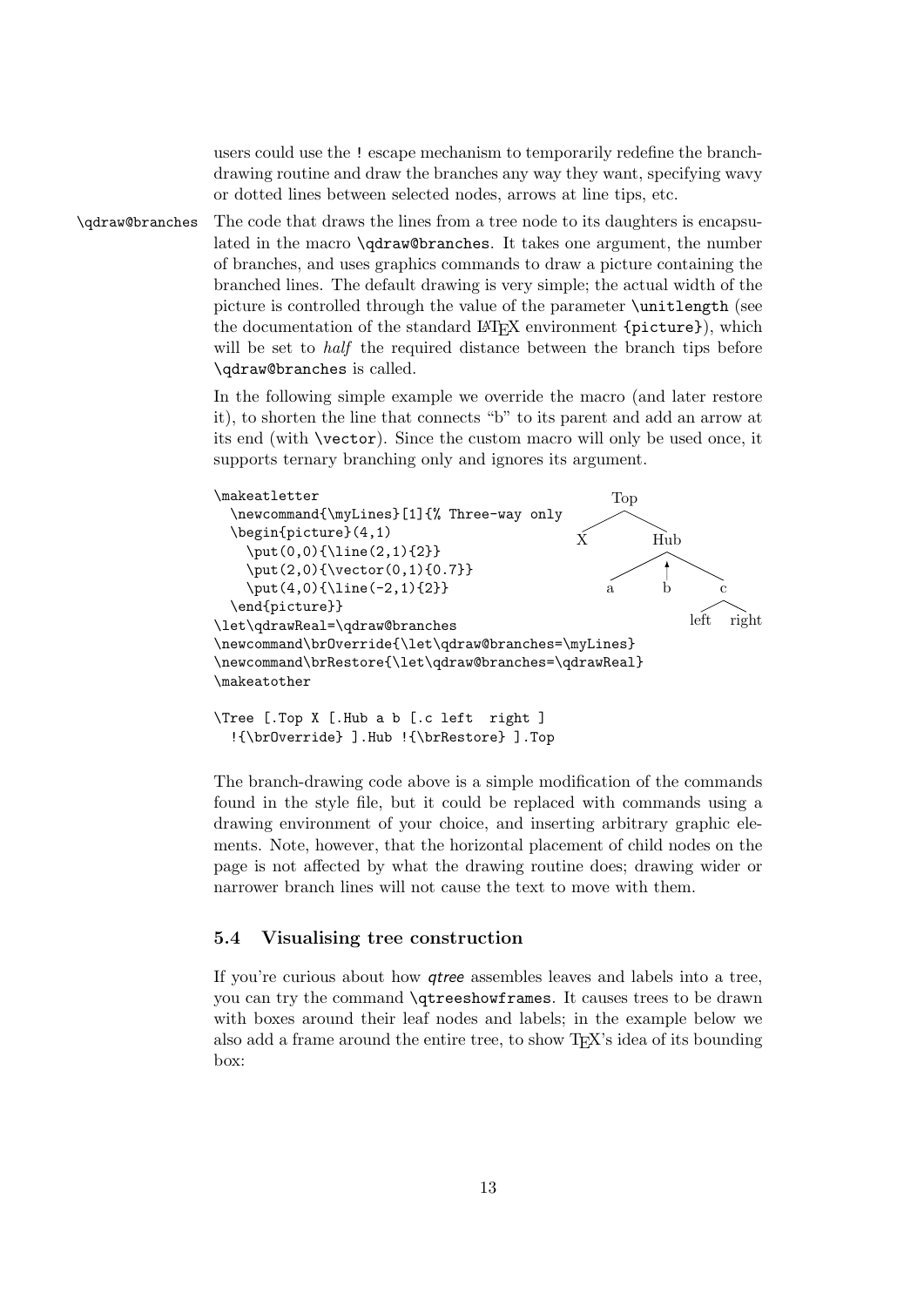```
{ \qtreeshowframes
  \frame{\Tree [.S This
    [.VP [.V is ]
         [.NP [.D a ] [ simple tree ] ]
    ]] }}
                                                 S
                                          This VP
                                                 V
                                                 is
                                                         NP
                                                     D
                                                         simple tree
```
#### <span id="page-13-0"></span>5.5 The low-level interface

The guts of *qtree* are the tree macros written by Jeff Siskind, named *Qobi*-Tree. Using the original interface (which is still accessible with this package) the example tree shown on page [11](#page-10-3) would be written like this:

```
\begin{center}
\leaf{A}
    \leaf{B\\ \em note} \leaf{cc}
    \branch{2}{T}
\leaf{D}
\branch{3}{S}
\qobitree
\end{center}
```


a

These macros operate like a stack machine. You push T<sub>EX</sub> boxes onto the stack of tree nodes, then you pop them off to make branching nodes which get pushed back on the stack. The qtree front end internally generates these commands to build trees.

The command\branch requires you to specify the number of stack elements that will be made into children of the new node. The front end uses an internal counter, \nbranches, to keep track of how many children a node has.

It is possible, and in some cases even useful, to write your own commands that add bits of tree structure to the qtree stack. The command \mylex in the following example formats a singleton branch label in bold above lexical items (in italics), while leaving other branch labels in the default roman font.



We use ! to bypass the front end, in order to manipulate the tree stack directly. The macro pushes a leaf onto the stack and then includes it under a singleton branch with a bold label. It also increments the counter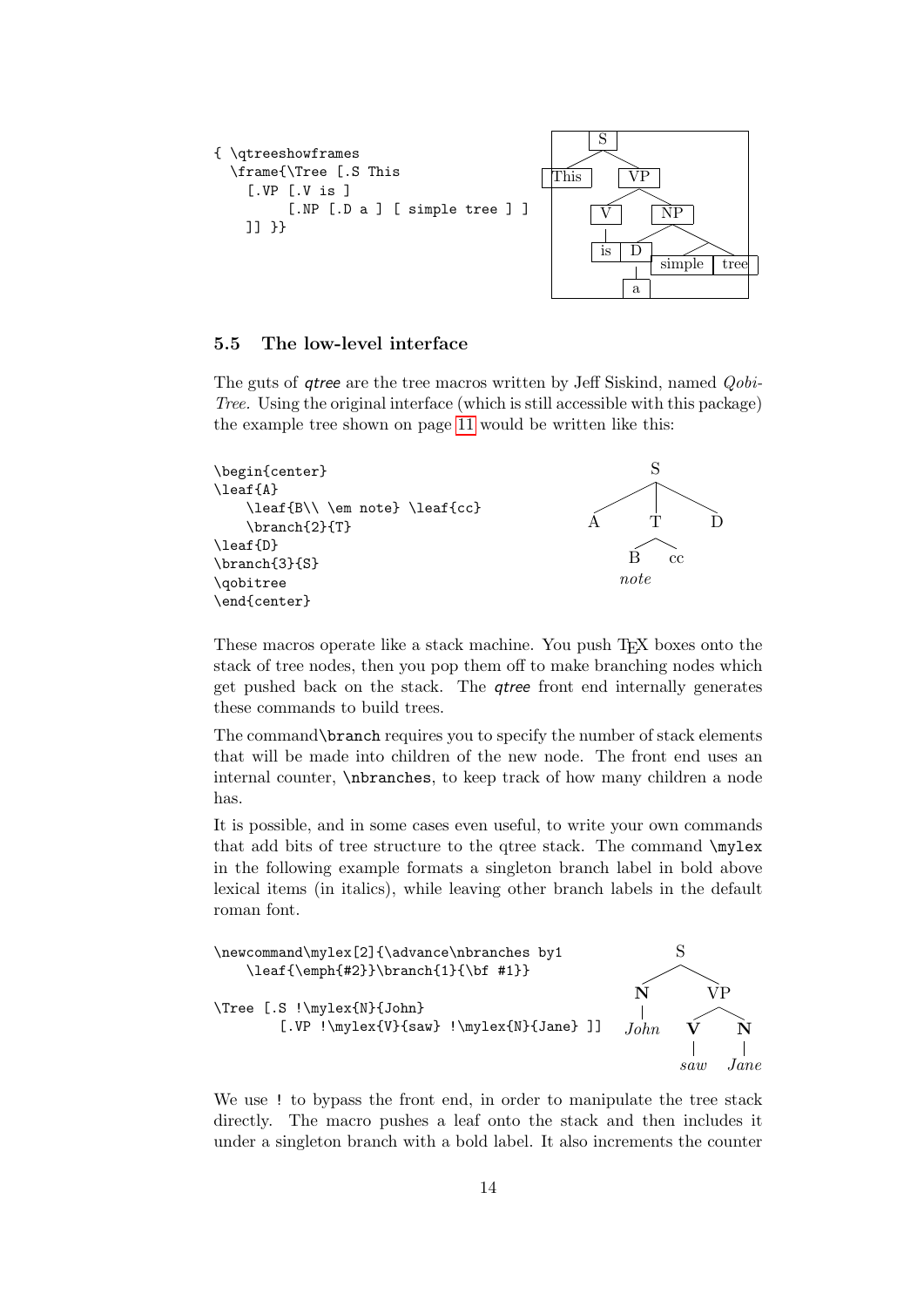\nbranches to let the front end know that the resulting node has been added to the stack. With some understanding of how qtree works, much more complicated commands are possible. (In extreme cases, you might consider bypassing the front end altogether and relying exclusively on the stack interface).

# <span id="page-14-0"></span>6 How do I  $\ldots$ ? (The qtree FAQ)

Make my tree fit in the page? Try one or more of the following: reduce the font size with \small or another size command, before you begin the tree; reduce the amount of space between subtrees with **\qsetw** or \faketreewidth; abbreviate unimportant parts of your tree with \qroof; consider placing your tree sideways in the page, using one of the packages that provide rotation commands.

Draw movement arrows from one node of a tree to another? Use Emma Pease's tree-dvips.sty, or some other package for drawing lines between locations on the page. Despite its name, tree-dvips is not narrowly tailored to creating trees; its many line- and arrow-drawing commands can be used to decorate trees drawn with qtree.

Use **gtree with pdflatex?** Earlier versions of *gtree* did not have good pdflatex support. The current version supports it through the package pict2e.sty. If it is not already available on your system, it is highly recommended that you install it. See section 2 for details.

Place a tree in a footnote, figure, or macro argument? Qtree does work in floats, but the \automath feature is not available in such environments. If you're having problems, you're probably using sub- or superscripts without switching to math mode. See section [3.5.](#page-6-0)

Center my trees vertically on the baseline? Put them inside a trivial tabular environment. (This can be automated with the hooks \qtreeinithook, \qtreefinalhook). To avoid extra whitespace around the tree, use the following column specification (see the documentation of {tabular} for an explanation):

\begin{tabular}[c]{@{}l@{}} \Tree ...

Line up the text from all the leaf nodes on one horizontal line? As far as I can tell, qtree's design is incompatible with this style of tree. I'd love it if there was an easy way to give qtree this capability, but if there is, I haven't figured it out.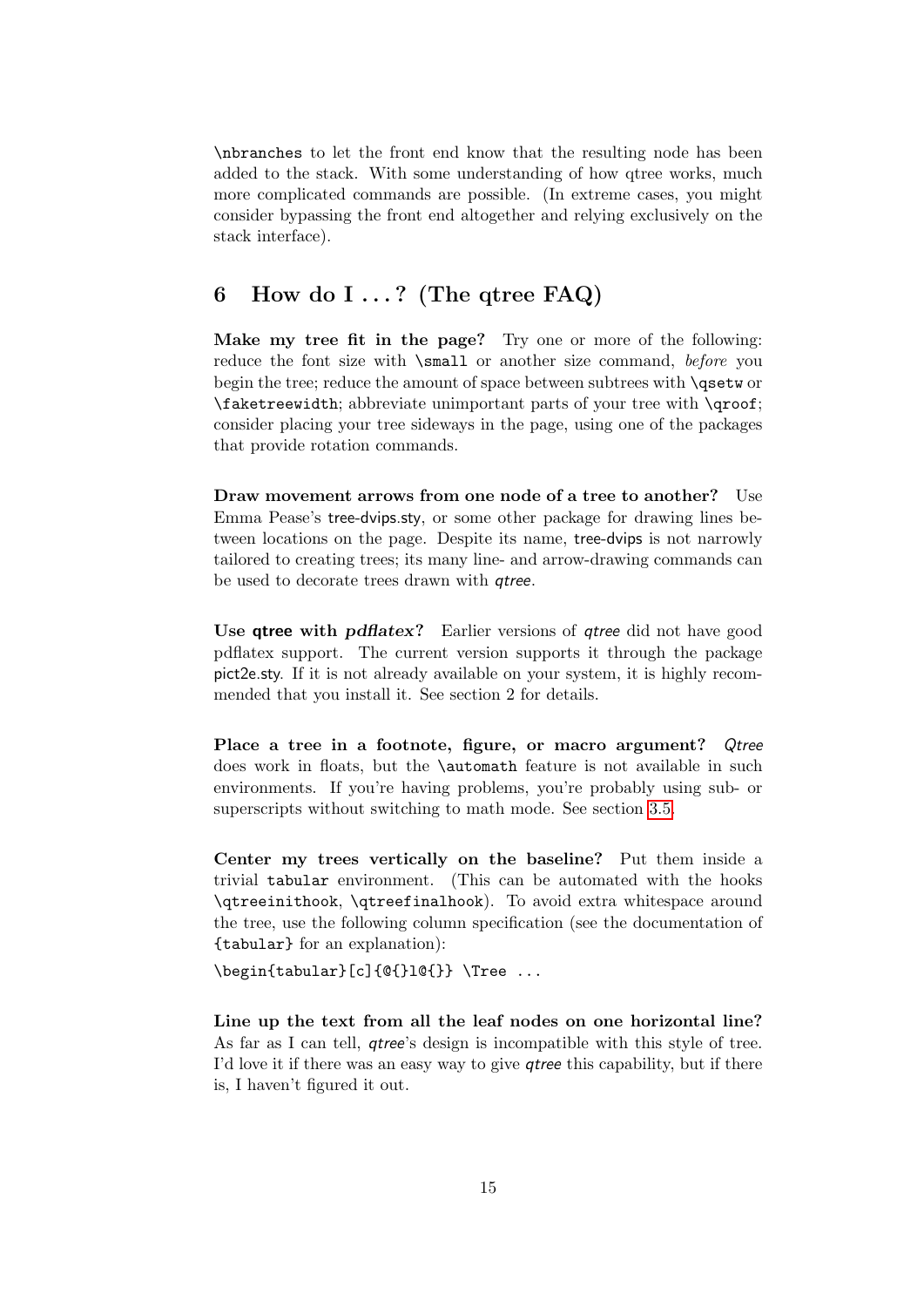Draw dashed or dotted branches between certain nodes? This requires a bit of LATEX hacking skills, but it can be done. See section [5.3](#page-11-1) for details.

Automatically select a particular font for branch or leaf labels? Redefine \qlabelhook and/or \qleafhook. See section [3.6.](#page-7-0)

Embed one call to qtree inside another? Qtree cannot be called recursively. If you do need to embed one tree in another (it's very rarely necessary), save the smaller tree in a  $\simeq$  and insert it into the bigger one. See section [5.2](#page-11-0) for the details.

# <span id="page-15-0"></span>7 Troubleshooting

Disclaimer: I welcome any comments, feature requests, or reports of other problems. But as usual, no guarantees, promises, etc. can be made about the present or future state of this code.

The placement of trees on the page has changed Version 3 of *atree* has fixed some bugs in horizontal spacing (most visibly, extra spaces used to be inserted before trees), and made countless small adjustments in spacing. Trees are now centered exactly on the line, and they generate no white space around them.<sup>[7](#page-15-1)</sup> They are thus easy to position and integrate with other visual objects.

Unfortunately, this creates a compatibility problem, as it was not practical to provide a "backwardly compatible" spacing option. If you have used a lot of \hspace commands to adjust the placement of your trees, they will no longer work properly. On the positive side, it should now be very easy to arrange trees the way you want them. If you need to process files that have a lot of old trees with spacing adjustments, you can install the package qtree221.sty, which contains version 2.21 of qtree. The new commands and formatting options of *qtree* version 3 are not available in qtree221.sty.<sup>[8](#page-15-2)</sup>

The change-over is a one-time incompatibility. Future revisions will retain the spacing of version 3.

LaTeX says that pict2e.sty "will not be written soon" Pict2e.sty has finally been written. You need to update your  $T_F X$  distribution or just download the package. If you cannot do that for any reason, load *gtree* with \usepackage[noload]{qtree} to suppress loading of pict2e.sty.

<span id="page-15-1"></span><sup>7</sup>If you put a tight box around a tree (using \frame), it will just touch the sides of the tree.

<span id="page-15-2"></span><sup>&</sup>lt;sup>8</sup>qtree221.sty is not available on CTAN. It can be downloaded from the Qtree home page, http://www.ling.upenn.edu/advice/latex/qtree/.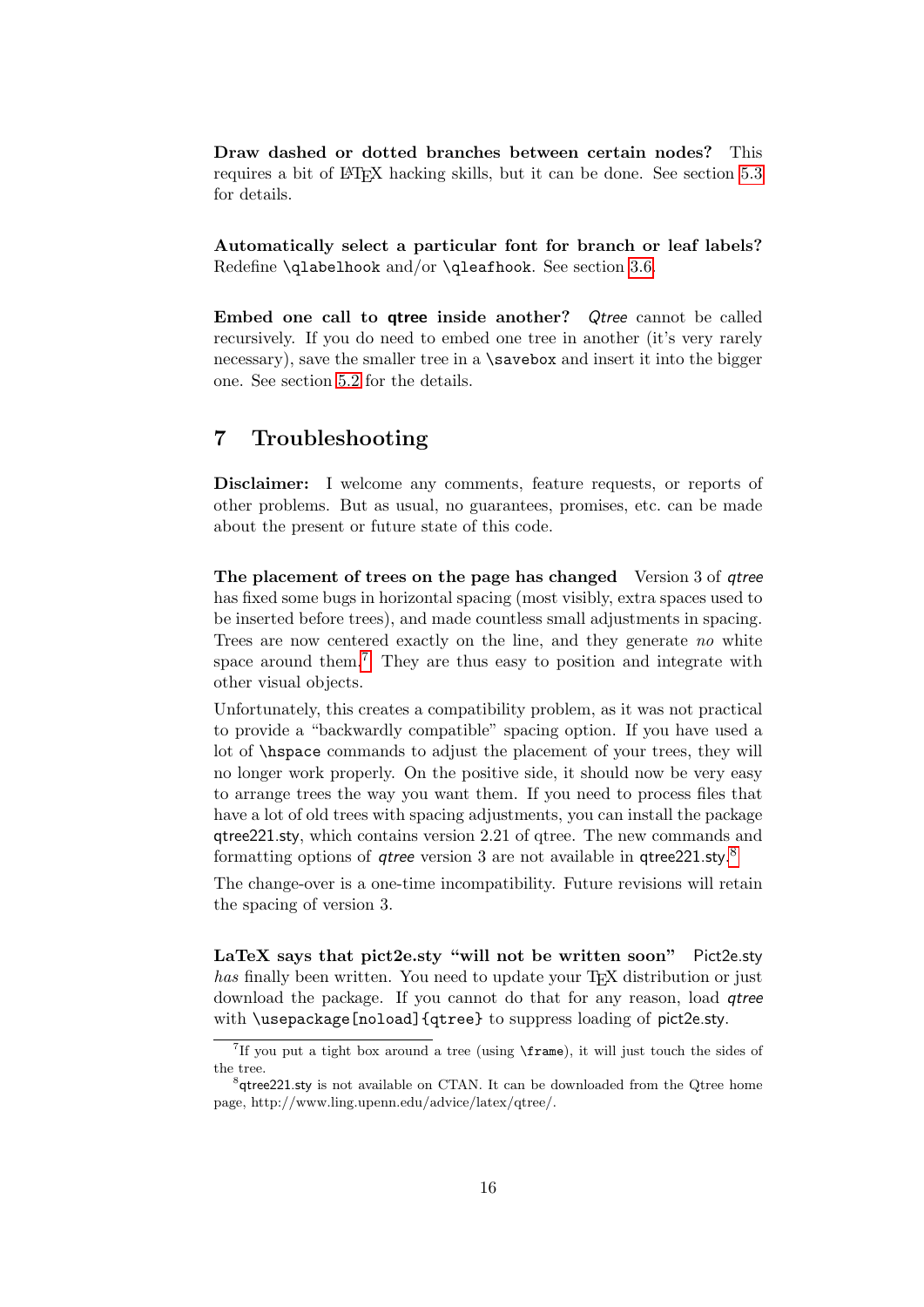Some very short lines are not drawn This problem is caused by the limited inventory of line shapes in the original LAT<sub>EX</sub> picture environment. For example, the tree fragment [.X a b ] will produce invisible branch lines from X to a and b, but the lines will reappear if the labels are made wider. If you use pict2e, the problem should go away.

Some not-so-short lines are not drawn My dvi previewer (yap) sometimes fails to display some lines; but the lines are really there, and can be seen at higher magnifications, or when the file is printed or converted to PostScript. So it's only a problem with the previewer; if it gets in your way, suppress loading of pict2e with the package option [noload].

T<sub>F</sub>X is running out of registers Qtree is a real pig for counter registers: it uses more than 60 of them. In combination with other packages that use a lot (e.g., the memoir class), this can go over the limits of the original TEX engine. Fortunately most distributions have now quietly switched to using eT<sub>E</sub>X internally, which makes many more registers available (you still invoke it simply as latex, so you probably don't even know you're using it). But you need to tell eT<sub>EX</sub> that the extra registers are there. If you run out of registers, try including the package etex.sty and see if it fixes the problem.[9](#page-16-0)

There's too much space below my trees, but only when I use pdflatex Qtree should produce identical output for dvi and pdf. The problem is caused by a bug in older versions of color.sty, which is loaded internally by many pdf-aware packages.<sup>[10](#page-16-1)</sup> Update the package color from CTAN (the entire directory) and the problem will go away.

**Qtree will not work with journal style X** Any number of things could be going wrong, of course, but start by checking if the journal's style redefines the tabular environment. Qtree makes internal calls to tabular, so this is a frequent source of problems. Usually the style's writer has saved the original definition of \tabular under a different name, so all you need to do is arrange for the original definition to be restored during the calls to \Tree.

You can define  $\qquad$  vertextless to carry out the necessary redefinitions. It is called at the beginning of each call to \Tree, with local scope (so that any redefinitions it makes are automatically canceled at the end of the call to \Tree). For example, the JNLE style (nle.sty) saves the standard commands to begin and end a table as \oldtabular and \endoldtabular, respectively, and the replacement macros result in  $r e a l l y w i d e$  trees.

<span id="page-16-0"></span><sup>&</sup>lt;sup>9</sup>If you include etex.sty and strange things start happening, you probably aren't running the eT<sub>E</sub>X engine; in that case,  $don't$  load etex.sty. You'll have to install a newer T<sub>E</sub>X distribution first.

<span id="page-16-1"></span><sup>&</sup>lt;sup>10</sup>The bug is in the redefinition of  $\setminus$  usebox in the file pdftex.def.